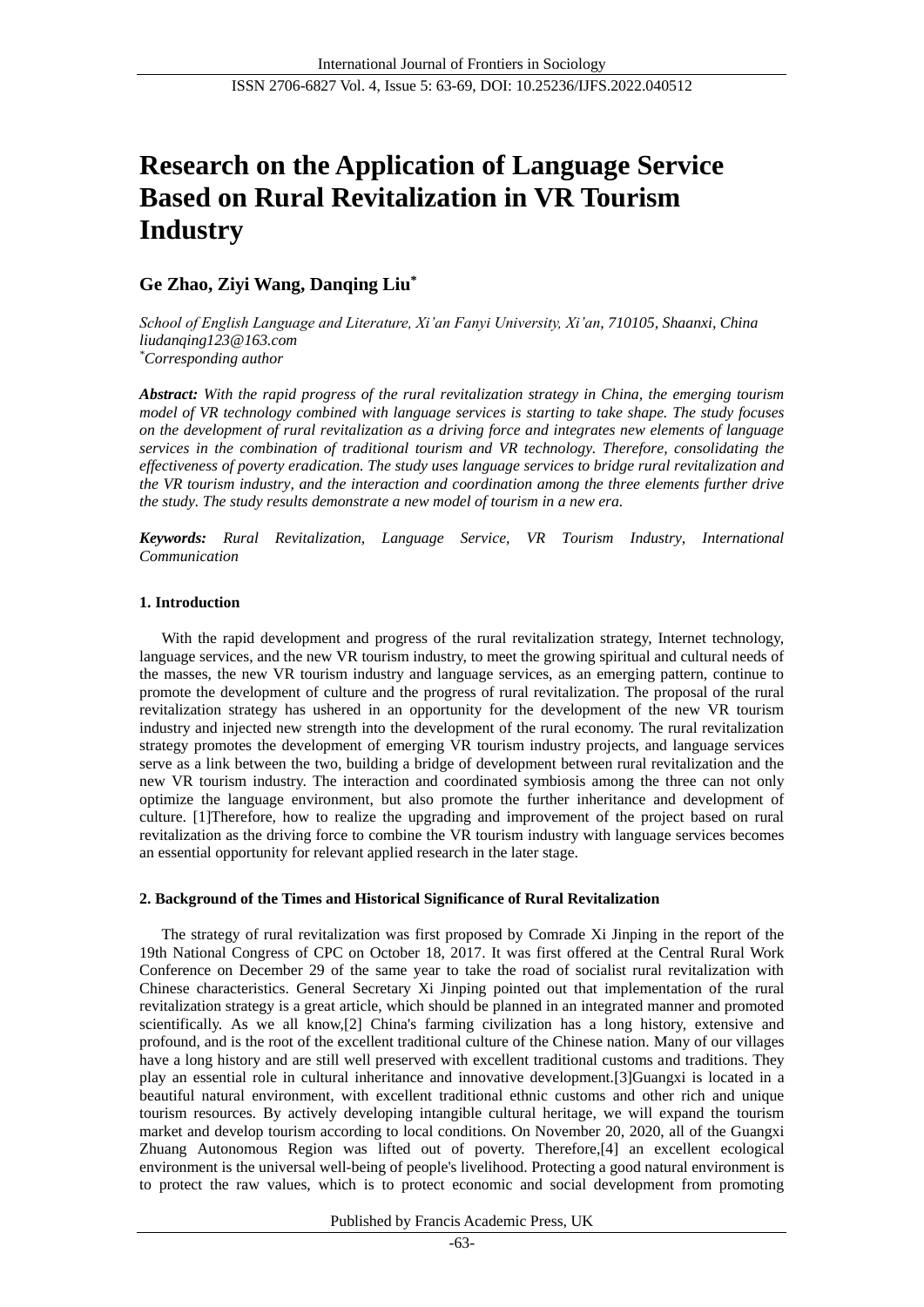sustainable economic growth, and ecological, environmental protection, and economic growth are dialectical unity of the relationship. Rural tourism can effectively drive rural development. However, there are still some problems in rural tourism development. For example, firstly, the inconvenient transportation in rural areas is a constraint for some tourists; secondly, the age of technology and high-tech products cannot be used effectively in the countryside; thirdly, the single language approach prevents foreign tourists from communicating effectively with farmers, etc. Thus we can combine VR technology with rural tourism to show the rich landscape and idyllic countryside, and unique folk customs through VR simulation.

### **3. The Combination of Rural Tourism and VR Tourism Drives the Development of Rural Revitalization**

### *3.1 Research on the Relevant Characteristics of Rural Tourism*

## *3.1.1 Digging Deeper Into the Local Cultural Connotation and Refining the History of Rural Characteristics*

Rural tourism makes full use of the rich local tourism resources in its development to enhance the image of the destination, while making full use of the natural resource advantages and human resource benefits of the countryside. It not only focuses on the development of natural scenic views, but also on the development of local history and culture, fully exploiting the local cultural heritage.[5]It makes visitors to the tour not only want to enjoy the natural landscape, but also want to learn more about the cultural history of the landscape they see and other related knowledge. When promoting and recommending natural scenery, the development of rural tourism should strengthen the excavation and promotion of local historical or non-material cultural resources. Natural scenery and historical culture complement each other and meet the dual needs of tourists for natural and humanistic tourism resources.

## *3.1.2 Tapping into Local Traditional Culture and Having Rich Characteristics of Tourism Activities*

Rural tourism has a deep cultural heritage. For example, the Shapotou Scenic Area in Ningxia is currently vigorously promoting the high-quality development of ethnic minority areas, in-depth excavation of the inheritance of the culture of various ethnic minorities, to create a tourist treasure with characteristics. The place can enrich the activity characteristics of rural tourism based on in-depth excavation of local traditional culture, such as minority culture, and form an outdoor sports culture in the area.[1]At the same time, you can also innovate cultural tourism projects, making full use of local and ethnic characteristics of traditional festivals and other integrated planning of a variety of special cultural tourism activities to fully demonstrate the characteristics of rural tourism in the area.

## *3.1.3 Utilizing the Local Spatiotemporal Structure and Combining the Diverse Resources of the Countryside*

Utilize the local spatiotemporal structure and combine the diverse resources of the countryside. China's rural tourism resources are numerous, such as mountains, rivers, valleys, etc. Chinese civilization has been going up and down for 5,000 years, with different customs in 10 miles. Most of them are based on natural scenery, working methods, peasant life, and traditional customs, but most are greatly influenced by seasons. Thus the time-varying and geographically dispersed nature of rural tourism can meet the needs of tourists in many aspects.

#### *3.2 Research on Issues Related to Rural Tourism*

#### *3.2.1 Existing Unreasonable Development*

At present, the market scale of rural tourism in China is constantly expanding, leading to poor severe development in the region and causing instability in the development of the rural tourism industry. The lack of characteristics of rural tourism in most areas and the severe homogenization of products among regions, only to meet the needs of consumers to eat, drink and entertainment. It is divorced from the original development expectations of rural tourism and hinders the sustainable development of rural tourism. The over-development and over-commercialization of rural tourism are becoming more and more apparent, destroying the original local resources, traditional folk customs, etc., making the entire tourist village lose the pure essence of nature, contrary to the original purpose of rural tourism construction. In addition, due to the lack of relevant rural tourism research, many tourism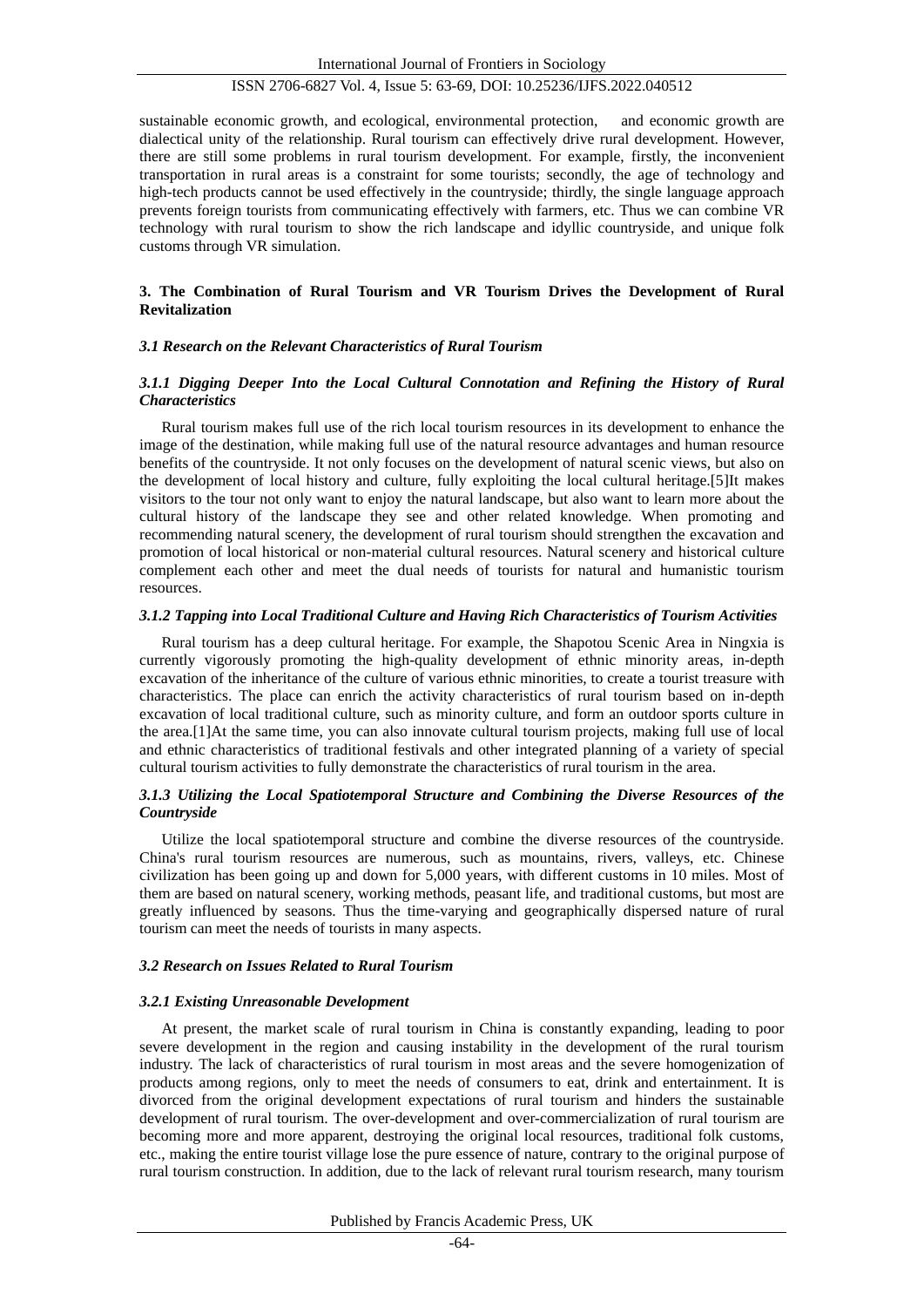villages have not fully considered the actual needs of consumers when developing, making many rural tourism projects a mismatch between existing tourism resources and consumer needs, resulting in a waste of tourism resources.

## *3.2.2 Improving Environmental Health of Rural Tourism*

With the continuous popularization of education and environmental knowledge, the rural tourism environment has improved to a greater extent, but there is still a significant gap compared to urban tourism. Rural areas, especially some economically underdeveloped remote rural areas, due to the lack of environmental concepts, coupled with the lack of local infrastructure tourism facilities, such as garbage cans, the number of public toilets, etc., resulting in "dirty, messy, poor" phenomenon is serious, not only makes the reputation of rural tourism is damaged, but also makes tourists lose interest in rural tourism. Meanwhile, it also destroys the original natural atmosphere and beauty of the countryside and reduces the ornamental value of rural tourism.

## *3.2.3 Impacting Traditional Rural Culture*

Rural traditional culture is not only the unique cultural characteristic of rural tourism, but also a highlight of rural tourism development, which carries the local historical memory and cultural pulse, retaining the local vernacular and folk customs. However, with the gradual development of rural tourism, many foreign tourists poured into the local area. While promoting regional economic development, traditional rural culture has also been impacted and destroyed, which seriously hinders the rural. This seriously hampers the inheritance and development of traditional culture in the countryside, and further loses the momentum of developing rural tourism.

## *3.3 The way of VR New Tourism and Development*

In recent years, China's economic development has continued to move forward. While life is accelerating and work pressure is increasing, people want more convenient and quicker ways to relax that can free them from their hustle and bustle life. [6]Travel is an ideal and realistic way, so VR technology and travel combined with VR tourism were born.

In today's state of social development, most of the time spent on travel is wasted on waiting, planning and the time spent on travel to reduce unnecessary time waste, and improve the travel experience. At present, busy life limits the travel of most travel enthusiasts. The combination of VR technology and tourism can allow people to realize their travel dreams in the interval of life. VR tourism, on the one hand, allows people to experience the pleasure of travel without leaving home, but also to avoid too many tourists and affect the mood of viewers. In addition, it can further enhance people's interest in tourism, promote the development of the tourism industry, and further promote rural tourism and rural revitalization.

The combination of VR technology and modern rural tourism is expected. In the future, VR tourism will undoubtedly be more realistic, and more immersive. The development of VR tourism can also solve the traditional rural tourism brought about by the environment, development, and other issues. The VR tourism viewing that can be satisfied online can reduce the phenomenon of dirty and messy scenic spots. People online viewing not only will not produce additional waste, but also realize people's freedom of viewing, providing a good way for people to relax in the current fast-holiday environment. At the same time, it can also introduce traditional rural culture online, and set up special standard cultural appreciation sections to prevent the destruction of the traditional culture of the countryside, and reduce the occurrence of commercialization of development.

To sum up, in today's rapid development of technology, VR tourism is bound to become more and more widespread. The development of VR tourism will be the general trend in the tourism sector in the future. VR tourism will open up a new era of tourism, allowing tourists to enjoy natural scenery while enjoying the happiness brought by scientific and technological progress.

#### **4. Application Status of Language Service in the VR Tourism Industry**

[7]General Secretary Xi Jinping pointed out, "We want both clear water, green mountains and also silver, golden mountains. It is better to have clear water, and green mountains than golden mountains, furthermore clear water, and green mountains are golden mountains ". It is pointed out that the purpose is to revive the nation. The countryside must be revitalization. To implement the guiding the 19th CPC National Congress and accelerate the construction of a modernized new countryside, vigorously

Published by Francis Academic Press, UK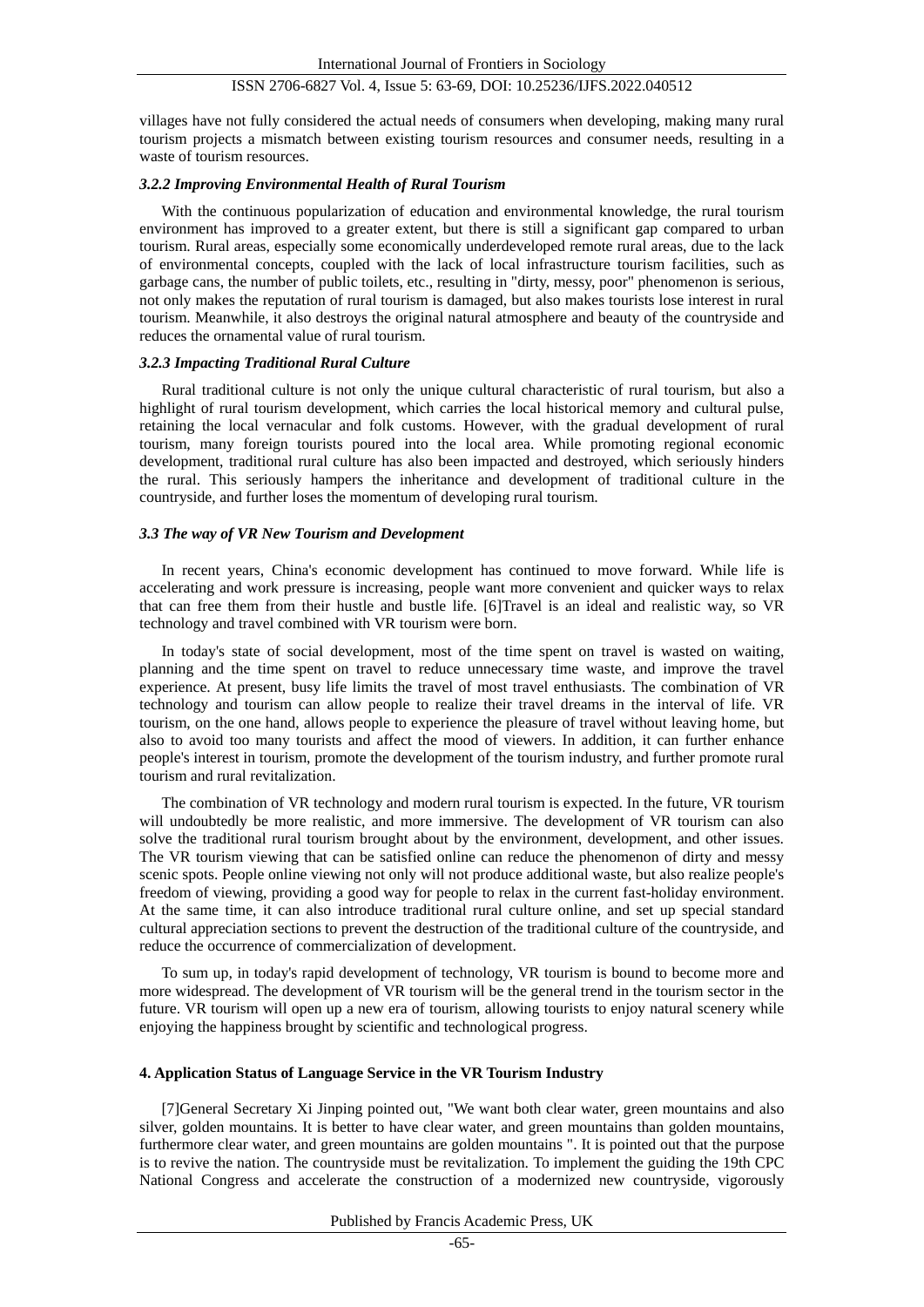developing the rural tourism industry is an important link between the city and the countryside, and is of great significance in promoting the urban-rural integrated development and optimizing the structure of the rural tourism industry. The rejuvenation of the nation and the revitalization of the countryside.[8]The Eighteen Cave Village was once used by the "targeted poverty alleviation" as the first place to promote in China, and is a paragon for rural revitalization. As a traditional village in Hunan Xiangxi, the area has unique natural scenery and is a place of "precise poverty alleviation", surrounded by mountains, the village is located in the mountain forests, and houses are strewn at random distribution in the place. The shape and structure of residential buildings are mostly made of brick and wood. The area is abundant in natural resources and beautiful scenery, and the Miao culture is unique. It is what the ancients called Shangri-la. However, because the area is located in a remote mountainous region, the level of economic development is not up to the mark. Therefore, to implement the spirit of the General Secretary's instruction, combined with the planning blueprint of building a well-off society in all aspects, we should focus on the study of rural tourism resources and strengthen the publicity and promotion of the rural special tourism industry, such as VR tourism, video publicity, public promotion, etc. Aiming to improve the region's popularity in regions of the world, the cultural soft power of a series of rural areas represented by the Eighteenth Cave Village can eventually be fully exploited. We will further consolidate the implementation of poverty eradication.

To enter the 21st century, if China is to be prosperous and rejuvenated, it must vigorously develop science and technology and become the world's leading scientific center and highland of innovation. Science and technology can rejuvenate the country and strengthen it. Sectional of the current practitioners are still lacking in internet marketing thinking, Not to be able to utilize modern technology for the tourism experience fully, and the network promotion system of the rural characteristic tourism industry is not tenacious. Therefore, it is essential to enhance the Internet awareness of rural distinct tourist attractions and strengthen the application of new media and Internet transmission modes. The new generation of young consumers is even more interested in enhancing their perception of characteristic local tourism and improving their awareness of the cultural heritage of the scenic spots through VR technology. Ultimately, to promote the prosperity of the countryside's unique cultural tourism industry, it is necessary to use the power of technology, especially the preponderance of VR technology, to be able to more three-dimensionally display the unique cultural monuments of the scenic area, to show the legendary stories behind the cultural monuments, so that tourists can see the historical situation of the residents' lives in the scenery presented by VR, as if they were there, to cater to the tourists' demands of receiving information and inner experience, and gradually form VR technology + rural tourism marketing model.[9]A specific example of VR technology applied to red culture tourism in Guilin. The region utilizes VR panoramic cameras to perfectly capture Omni-directional, multi-level, no-dead Angle pictures and videos of red cultural tourist attractions, fabrication of VR promotional videos of Guilin's red cultural tourist attractions, giving visitors an immersive and intuitive view of the red cultural attractions. It greatly promotes the integration of "VR + Guilin red culture tourism", highlights the value of Guilin red culture tourist attractions, further enhances the willingness of tourists to travel, and effectively promotes the marketing of Guilin red culture tourist attractions and the development of cultural tourism.

The rural tourism industry combined with VR can be promoted by VR attraction videos, virtual explanations, virtual exhibition hall roaming, audio, and video materials, etc. It can also provide an immersive browsing experience for the majority of users using clicking and sharing, liking and collecting, leaving comments, etc. The natural landscape of rural tourist attractions varies from region to region, but their historical and cultural significance and educational value are different. As economic globalization is moving forward steadily, culture is constantly being communicated and developing domestic and international in subliminal forms. Our language services also play an essential role in the transmission of culture.[10] Language includes language knowledge services, language tools services, language use services, language education services, etc. Language is a mode of communication between people. To promote the development of the rural tourism industry, we should break the traditional language model and strengthen the application of multiple languages in the VR+ tourism industry, aiming to provide a comprehensive service to visitors from abroad. We can make the VR attraction film into bilingual or even multilingual subtitles for visitors to better learn the local history and culture; in the virtual tour, we can explain the scenic spots through multilingual services, so that visitors can be more immersive. [11]At present, socialism with Chinese characteristics has entered a new times, and the vigorous promotion of the language services industry has become an inevitable trend in the current social formation. The development of language services will also vigorously promote rural revitalization. The power of language can enhance the overall cultural quality of farmers and open up channels for them to understand the world. It can also promote the carry forward and

Published by Francis Academic Press, UK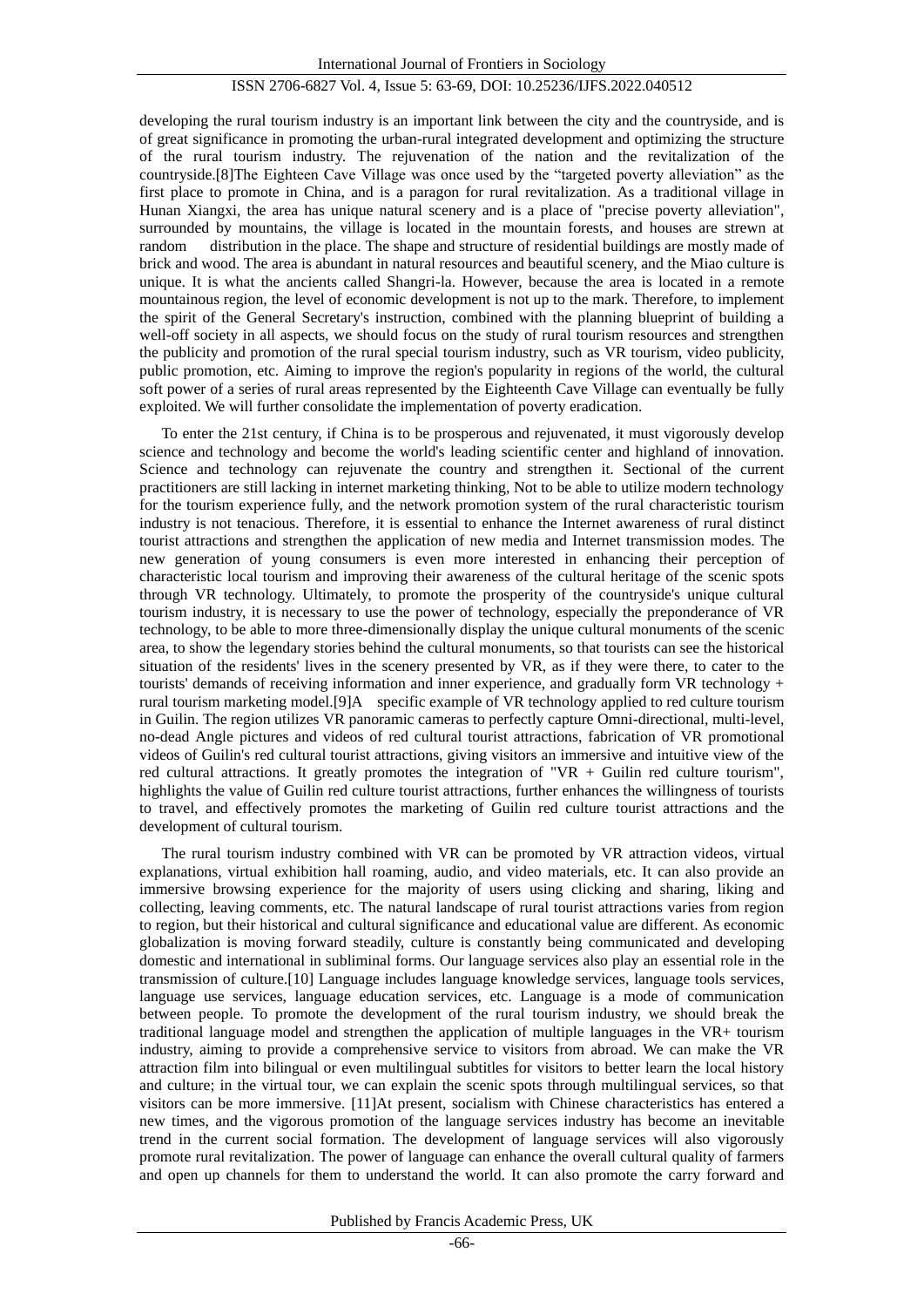dissemination of characteristic rural culture. In the continuous development Internet era, we can also add VR elements to increase modern farmers' awareness and acceptance of technology and language.

#### **5. Language Services in the VR tourism Industry**

#### *5.1 VR Definition and Applications*

VR is a new technology developed in the new century, based on the use of computer simulation to produce a three-dimensional space virtual world, giving the user the visual, auditory, haptic, and other sensory stimulation, as if you were there, to give people a sense of immersion in the environment and reality.

VR technology currently has a wide range of applications in education, medicine, film, and entertainment, aerospace technology, etc.

#### *5.2 VR Tourism Development Status*

Travelling has always been an excellent way for most people to relieve their fatigue and relax. But for now, it seems to be affected by the epidemic, everyone must have cut down on unnecessary travel, and this time, there are many people have come across VR travel during this extraordinary time. Although you can't enjoy a trip where you go, you can enjoy the places, but you want to go first online and relax, and if you have VR equipment around you, you can take it a step further and better enhance the immersion experience as if you were there. For VR tourism, here's an explanation of the current state of development.

As far as we can see, much of VR tourism on the market is achieved through VR panoramic filming, where we can quickly and directly enter the space we are filming at the terminal, with a 360-degree view of the scenery around us. If you are not satisfied with static, there are dynamic VR panoramic videos to choose from. However, VR technology is still in the development stage, and there are still relatively few scenic areas that combine with VR tourism. It is also not perfect, and there are still shortcomings, such as the combination of VR tourism with the senses of smell and touch and other aspects.

It is believed that shortly VR tourism technology will develop better and better, become more and more mature, and have a bright future.

#### *5.3 Language Services Applications*

Language Service applications include translation, multi-language technical document writing, interpretation, foreign language talent Resource Service, subtitle translation, dubbing, machine translation (MT), international cultural consultation, etc.

In recent years, the understanding of language services has changed significantly. Many scholars look at the problem of language service from a brand-new perspective and have expressed many brilliant opinions. This paper makes a systematic study of the attributes and contents of language services. It puts forward that its scope mainly includes the language translation industry, language education industry, and language knowledge products from the perspective of the industry.

#### *5.4 VR tourism Industry Combined with Language Service Application Research*

The artistry of language is an important part of the interpretation service in VR tourism, which directly affects people's sense of experience and even the success of the whole tourism trip, and is a reflection of the gradual maturity of VR technology development in the rural revitalization tourism industry.

The study attracts a large number of tourists with its characteristic rural tourism-type development model of the industry. The application of language services, and VR tourism technology in the tourism industry has changed people's perception of the traditional tourism industry. The combination of VR as a new tourism technology and the rural revitalization tourism industry has become the recent windfall of the times.

Through the innovative thinking of language services in VR tourism, combined with the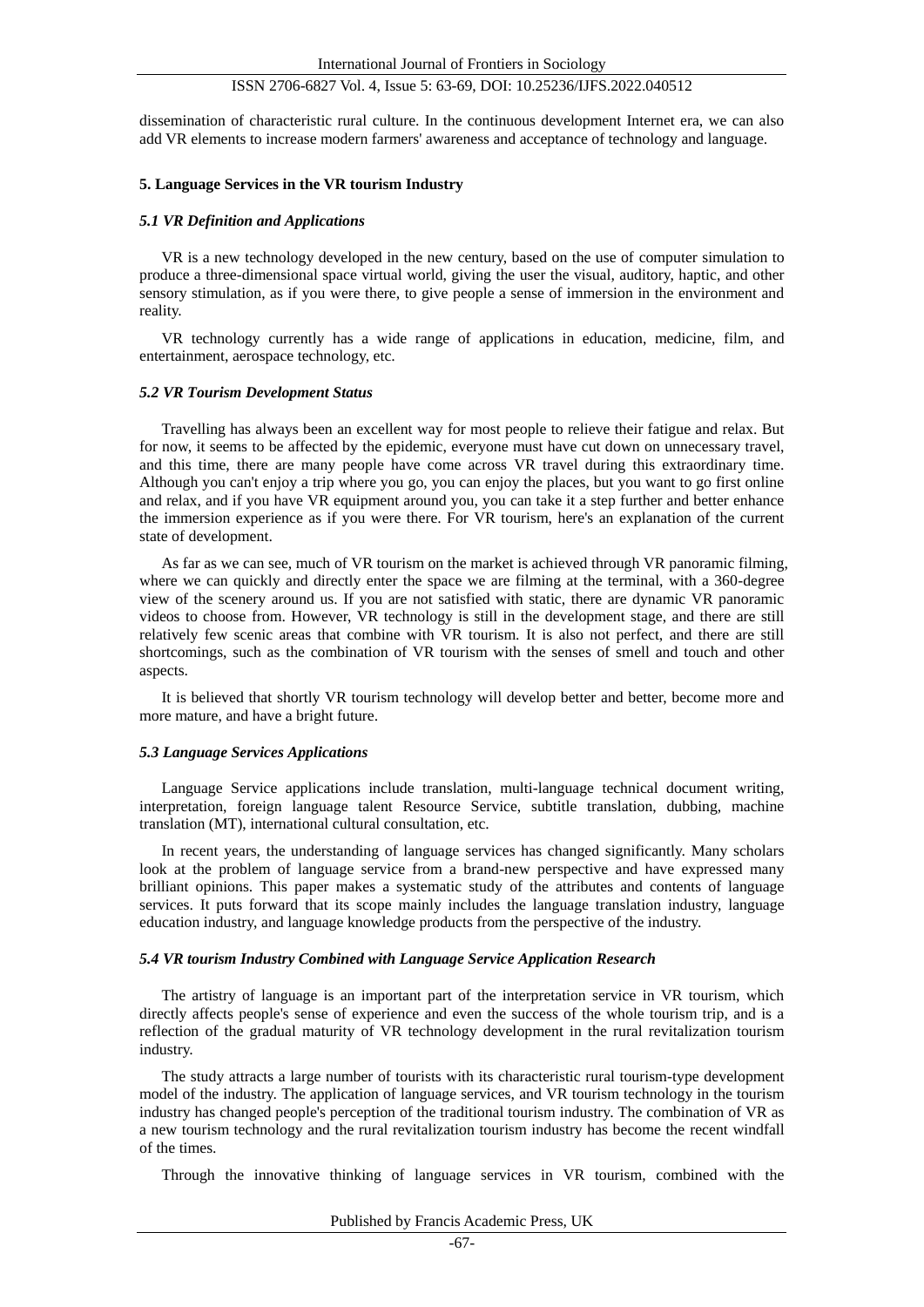development strategy of rural revitalization and strengthening the training of rural talents, more capable rural university students with abundant language knowledge can be allowed to come accurate language services in the form of voiceover and interpretation as tour guides in VR tourism. Local cultural customs and tourist attraction projects, as well as famous local specialties and comfortable accommodation can be better introduced. When introducing leisure agriculture and a home stay facility construction, language services can be combined with unique regional characteristics advantages and VR tourism technology to showcase language services that carry out unique artistic and cultural performances, special packaging of regional specialties, and attach particular text to them for an explanation.

Combined with the exceptional application characteristics of these language services, it can effectively promote the revitalization of the tourism industry, or you can better take everyone to take advantage of the local customs. At the same time, language services as forms of expression, Let people feel the attention to detail of the state's rural education.

The VR tourism industry is combined with language services. It can pass e-commerce, etc., advantages. Its achievements may promote further exchanges between countries and countries, and better promote the development of rural revitalization. They will drive the sales of local customs and specialty products and improve the local economic level and foreign trade, and conduct better foreign publicity. In addition, people have improved their awareness of language and cultural services, mobilizing everyone's enthusiasm and curiosity about language learning and language services. Language-based rural economic development has become an indispensable development model in the country.

#### **6. Summary**

With the development of rural revitalization as the driving force, the study focus on a new development model that combines VR tourism and language services. Therefore, consolidating the effectiveness of poverty alleviation.

Under the current trend of targeted poverty reduction, the focus of rural economic revitalization is mainly on getting rich and getting rid of poverty, with less attention to the spiritual affluence of farmers. At the same time, language services can promote rural cultural construction as well as the flourishing of the countryside in various fields and rural economic revitalization.

Through VR tourism and online guide language services, we can better implement this rural revitalization strategy, which proposes to protect the environment and green development.[12]Doing research in the context of the development of rural revitalization strategy, the high-quality development of rural tourism requires the harmonious unification of tourism development and rural ecological environment, so that environmental protection is deeply rooted in people's hearts. The rural revitalization strategy emphasizes the harmony between humans and nature. The implementation of the rural revitalization strategy provides an excellent opportunity to protect tourism resources, improve infrastructure, restore ecosystems, and improve the appearance of villages. While implementing the system, tourists can also reduce the waste of resources and the economy when traveling independently. In addition, it can significantly reduce the confusion caused by the pictures of scenery searched on the Internet that does not match the reality, and can add fun to life through language services such as dubbing. VR tourism allows people to sit at home and experience the scenery of the place they want to visit.

To sum up, based on the rural revitalization as the driving force, realizing the project upgrading and improvement by combining the VR tourism industry with language service becomes a significant opportunity for the relevant application research in the later stage.

#### **Acknowledgements**

State-level College Students Innovation and Entrepreneurship Project "Revitalize Desert Tourism, Consolidate Poverty Alleviation by Science and Technology - Virtual Reality Booking System Development in Shapotou Scenic Spot" (Project No.: 202112714004).